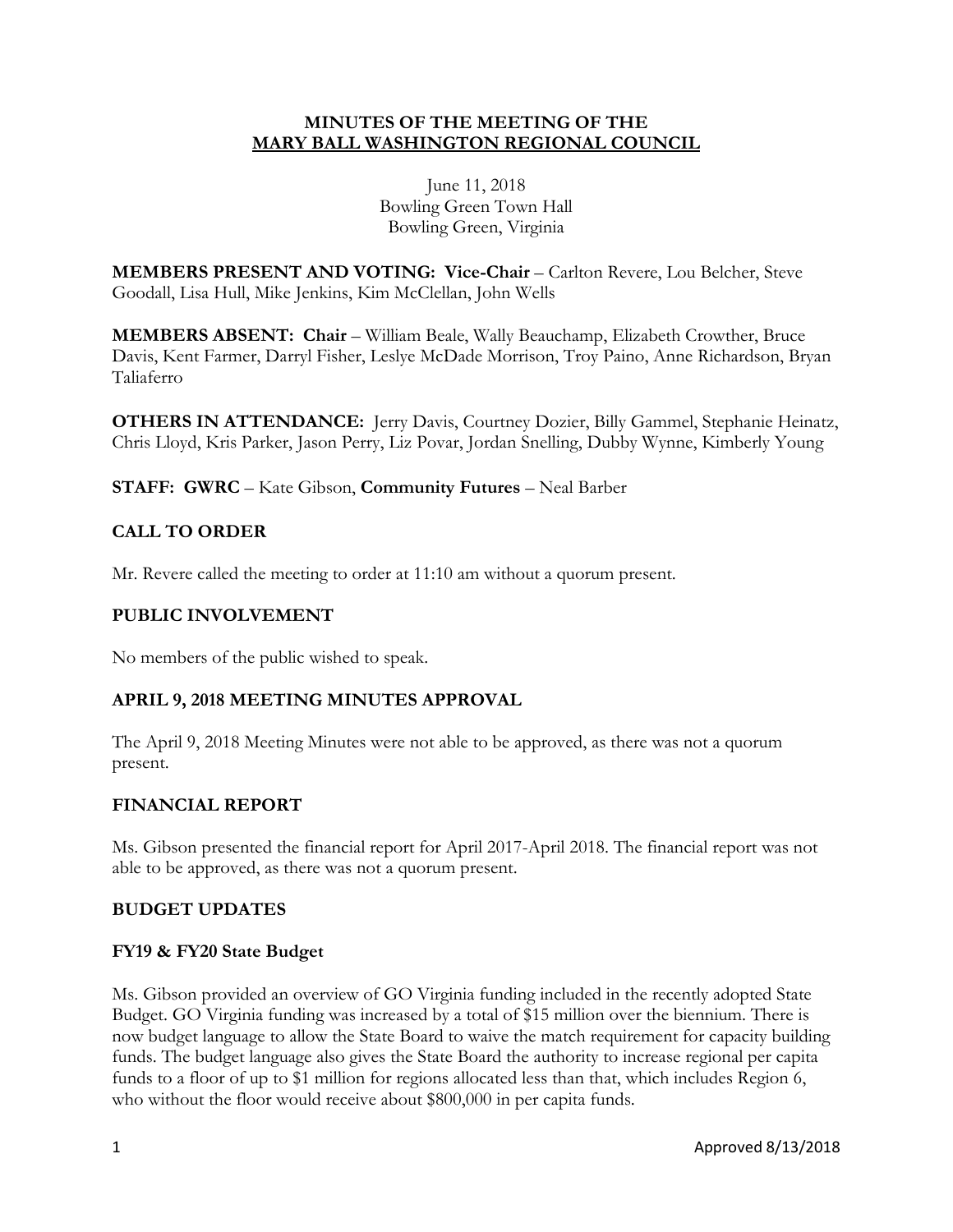# **FY19 Draft Support Organization Budget**

Ms. Gibson presented the draft FY19 Support Organization Budget. GWRC is requesting \$102,000 for staffing, consultants, legal, meetings, and travel. The Regional Council will be asked to approve the budget at the August meeting.

# **FY18 & FY19 Project Budget**

Ms. Gibson presented the estimated funding available for projects based on FY18 funding levels, projected FY19 funding levels, projects awarded funding, and projects in the pipeline. Region 6's estimated funding available for projects in FY19 is about \$1.5 million.

# **APPLICATION TIMELINE DISCUSSION**

Ms. Gibson presented a revised timeline for the project application process. The revised timeline is condensed and offers more opportunities to apply throughout the year, which will hopefully be less burdensome on applicants. Regional Council members were supportive of the new timeline, but it could not be approved, as there was not a quorum present. Staff will anticipate using this timeline, upon approval at the August meeting.

# **APPLICATION PACKET APPROVAL**

Ms. Gibson presented the draft application packet for FY19 project applications, and overviewed policy decisions included in the packet. Policy decisions to be considered by the Regional Council include the amounts set aside for Enhanced Capacity Building Projects and Collaborative Projects, the maximum amount of GO Virginia funds that can be requested for each project type, whether or not to require projects to include funding for support organization grant administration in the project budget, the project application timeline, whether or not to require that an applicant submit a letter of intent in order to apply for funding, and the elements included in the threshold review. The application packet could not be approved, as there was not a quorum present.

## **DISCUSSION WITH STATE BOARD CHAIR**

Mr. Wynne, Chair of the State GO Virginia Board, gave a presentation to the Regional Council about GO Virginia, including what has been accomplished so far, lessons learned, and what the Regional Council should focus on moving forward. After the presentation, Mr. Wynne and Regional Council members had a discussion about how to generate interest in GO Virginia and facilitate project ideas. Ideas included hiring additional support organization staff to focus on outreach and communication/marketing, creating a business roundtable, establishing Regional Council subcommittees to focus on specific areas, and tasking Regional Council members with a more active role as GO Virginia ambassadors.

## **MEETING SCHEDULE**

The next meeting of the Regional Council will take place on August 13, 2018. Staff will schedule meetings for 2019.